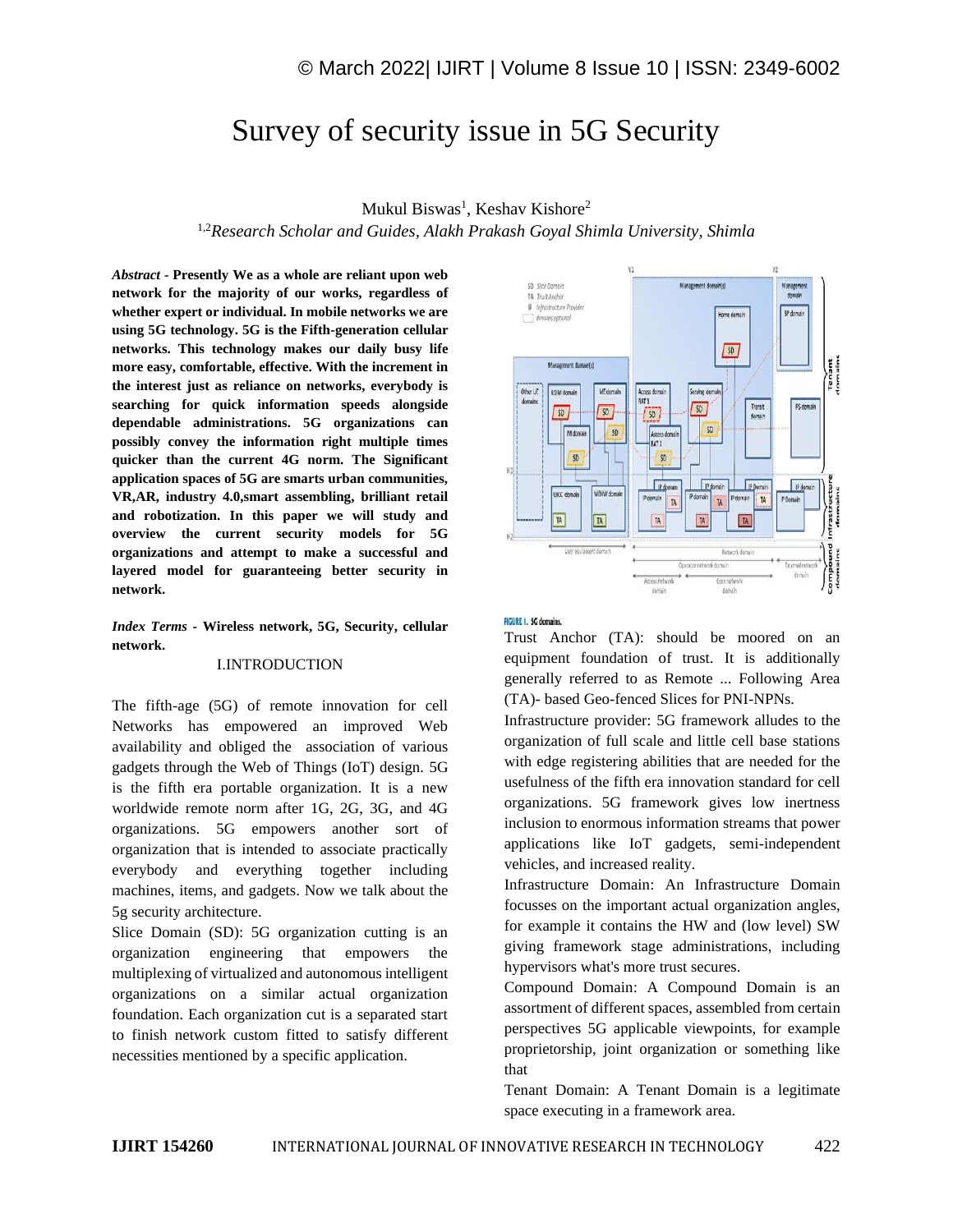Management Domain: A Management Domain contains the coherent usefulness needed for the executives of explicit viewpoints of a 5G organization. The executives spaces might cover security the board (for example guarantee that the security administrations giving insurance of organization and client resources are set up and functional, for example setting up IPsec burrows or other security instruments), the board of safety (for example the board of the security systems including for example character, key and certification provisioning, arrangement), conventional network the executives, coordination of SDN and virtualized conditions, and the board of client hardware spaces and so on

User Equipment Domain: A User Equipment (UE) Domain is characterized by MEHW, ME, UICC, USIM and IM areas included, for example it comprises of the hardware utilized by a client to get to arrange administrations.

1.USIM: A USIM Domain contains the coherent usefulness for USIM activity along with other facilitated security administrations. (It is comparable to the USIM area of TS23.101 yet just holds back the sensible usefulness.)

2.ME: A Mobile Equipment (ME) Domain contains the consistent usefulness needed for utilizing access organization administrations, for the activity of access conventions by clients and for client applications. (It is in this manner comparable to to the ME space of TS23.101, however it just holds back the product parts.)

3.IM: An Identity Management (IM) Domain contains usefulness to help options in contrast to USIM-based verification, for example for industry mechanization use cases. (The IM space might contain for instance public key declarations. The IM space best gets security support from a UICC or from a TEE in the ME HW as talked about above.)

4.USCC: A Universal Integrated Circuit Card (UICC) Domain contains the regular alter safe module offering ensured capacity and handling of long haul supporter accreditations needed to access a 5G foundation and other security delicate data. The UICC area is under 5G Foundation Operator control.

5.MEHW: A Mobile Equipment Hardware (MEHW) Domain contains the equipment support for the ME. The ME HW might incorporate Trusted Execution Environments (TEE) supporting for example secure capacity of different structures of qualifications like declarations.

Network Domain: A Network (N) Domain is characterized by the ON and EN areas included.

Operator Network Domain: An Operator Network (ON) Domain is characterized by the AN and CN areas included, for example it comprises of the actual hubs along with their different capacities needed to end the radio point of interaction and to help the telecom administrations necessities of the clients.

Access Network Domain: An Access Network (AN) Domain is characterized by both the An and IP spaces, for example it comprises of the substances that deal with the assets of the entrance organization and furnishes the client with an instrument to get to the organization. It might involve various sorts of access advancements, for example both WLAN and 5Gradio.

Core Network Domain: A Core Network (CN) Domain is characterized by the H, S, T and IP areas included, for example it comprises of the substances that give functionalities to help the organization elements and telecom administrations for example, client area data, control of organization highlights and administrations, move (exchanging and transmission) instruments for flagging and for client created data.

External Network Domain: An External Network (EN) Domain is characterized by the 3P, IPS and IP spaces included.

Serving Domain: A Serving (S) Domain contains the consistent usefulness which is nearby to the client's passage. It too courses calls and transports client information/data from source to objective. It can connect with the home area to cater for client explicit information/administrations and with the travel space for non-client explicit information/administrations purposes.

Home Domain: A Home (H) Domain contains the intelligent usefulness arranged at a long-lasting area paying little mind to the area of the client's passageway. The USIM is connected by membership to the home area. The home area subsequently contains client explicit information and is answerable for the board of membership data. It might likewise deal with home explicit administrations, possibly not presented by the serving space

Access Domain: An Access (A) Domain contains the intelligent usefulness which deals with the assets of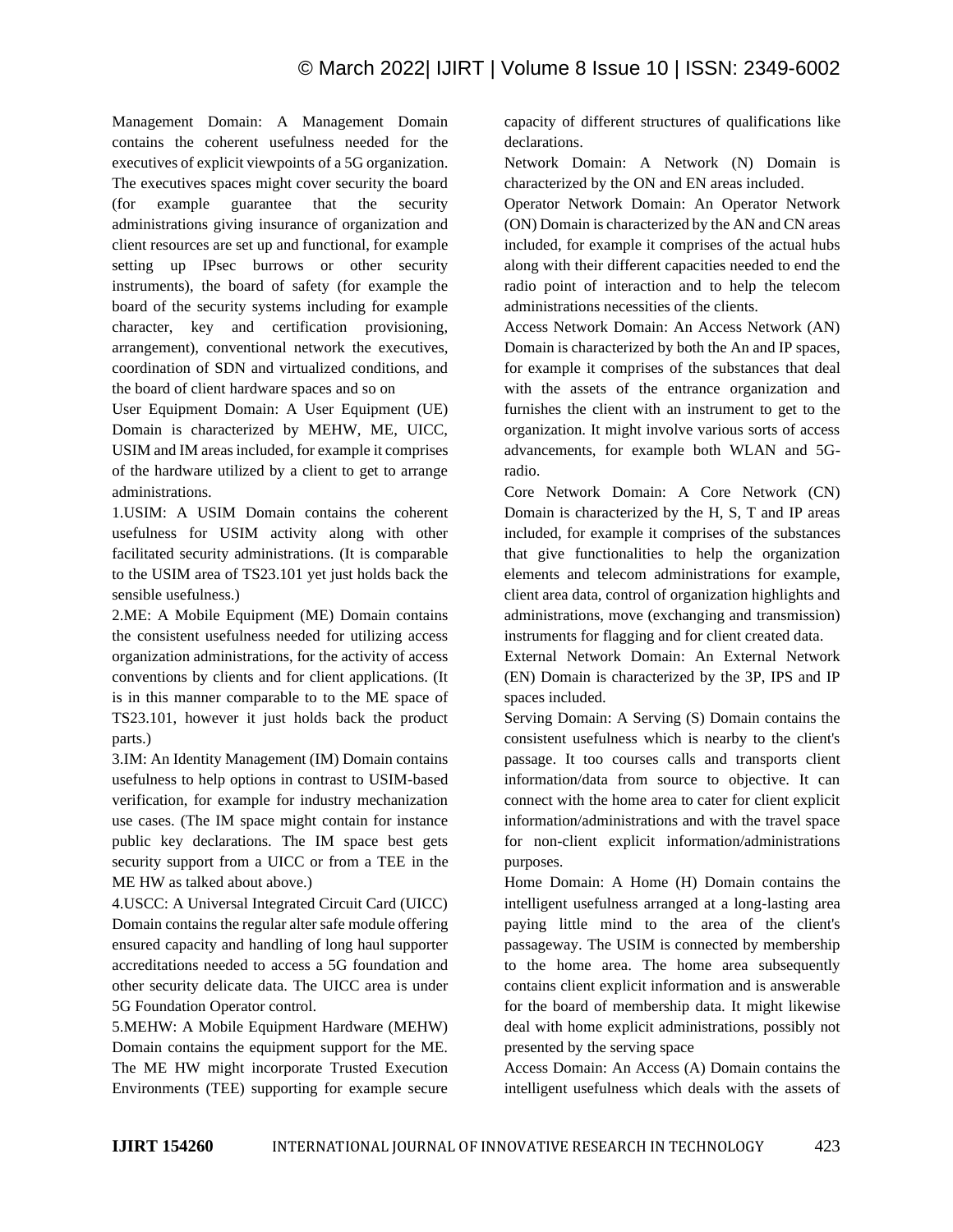the entrance network and furnishes clients with systems to get to the center organization space.

Transit Domain: This space is situated on the correspondence way between the serving network space and the remote party. In the event that, for guaranteed call, the remote party is situated inside a similar organization as the beginning UE, then, at that point, no specific case of the travel space is enacted.

Ip Domain: An Infrastructure Provider (IP) Domain contains the equipment stages for the figure, stockpiling, furthermore organizing assets needed by both the organization/telecom usefulness and the entrance (radio) explicit equipment

3p Domain: An outsider (3P) Domain contains usefulness for use situations where a (semi-)confided in outsider offers types of assistance typically performed by an administrator, for example at the point when a production line/industry vertical gives its own verification administrations for its M2M gadgets like industry robots and IoT-gadgets.

Ips Domain: An Internet Protocol Service (IPS) Domain addresses administrator outside IP organizations, for example, the public Internet or potentially different corporate organizations. Such organizations might be to some degree or completely nontrusted

#### II. LITERATURE REVIEW

# *A. Design of a Security and Trust Framework for 5G Multi-domain Scenarios*

In this paper talk about the plan of the proposed security and trust structure has been definite, it is fundamental to talk about its likenesses and contrasts with related best in class systems. This conversation separates our work from different proposition and shows potential holes in the current arrangements of the writing.

Used Methodology: For the solution used methodology is 5GZORRO. 5GZORRO utilizations circulated Artificial Intelligence (AI) to carry out mental organization coordination. what's more administration with insignificant manual mediation (Zero-Touch Automation) Distributed Ledger Technologies (DLT) are taken on to execute adaptable and effective disseminated security.

Conclusion: Notwithstanding the advantages of 5G organizations mass rollouts (higher dynamicity and multi-tenure), it likewise brings a powerful danger scene for enemies. To address the previously mentioned issues, this article has introduced a security and trust structure intended for 5G multi-area network situations. The structure has a secluded design.

B. Deep Learning for Security Problems in 5G Heterogeneous Networks

In this paper talk about the cross-area security issue made by heterogeneous combination alludes the way that the engineering of METIS 5G gives a combination access stage to an assortment of correspondence issues Used Methodology: to take care of the security issue in 5G heterogeneous organizations, profound learning innovation is applied to the security issue of heterogeneous organizations. In the first place, the actual layer security issue and the organization layer security issue in 5G heterogeneous organizations are presented. Then, at that point, as per the attributes of the remote correspondence organization and profound learning, the actual layer security issue in 5G heterogeneous organizations is talked about.

Conclusion: in 5G heterogeneous cell network enjoys the benefits of high limit, profound inclusion, minimal expense, high energy effectiveness and burden adjusting, which is viewed as the most basic innovation to accomplish multiple times limit improvement of remote correspondence organization.

C. Network Slicing in 5G and the Security Concerns In this paper talk about clarifies that organization cutting gives security to the 5G versatile interchanges organizations – incorporating IOT – in different ways. The main security strategy that organization cutting gives is the seclusion of cuts from one another. The disengagement basically ensures the assets and traffic to each part of the organization from any forswearing of administration (dos) assaults. Also, each cut has the arrangement for the customization of safety conspires that are explicit to the specific capacity

Used Methodology: 3GPP, 3GPP is a cooperative movement between grounded provincial standard associations. The objective is to create and keep up with worldwide specialized determinations. This is to ensure that network gear and handset makers can foster items that are interoperable from one side of the planet to the other.

Conclusion: It is particularly pertinent to applications, for example, IOT and versatile correspondences which require assorted assets including transmission capacity and security. the seclusion that cutting gives,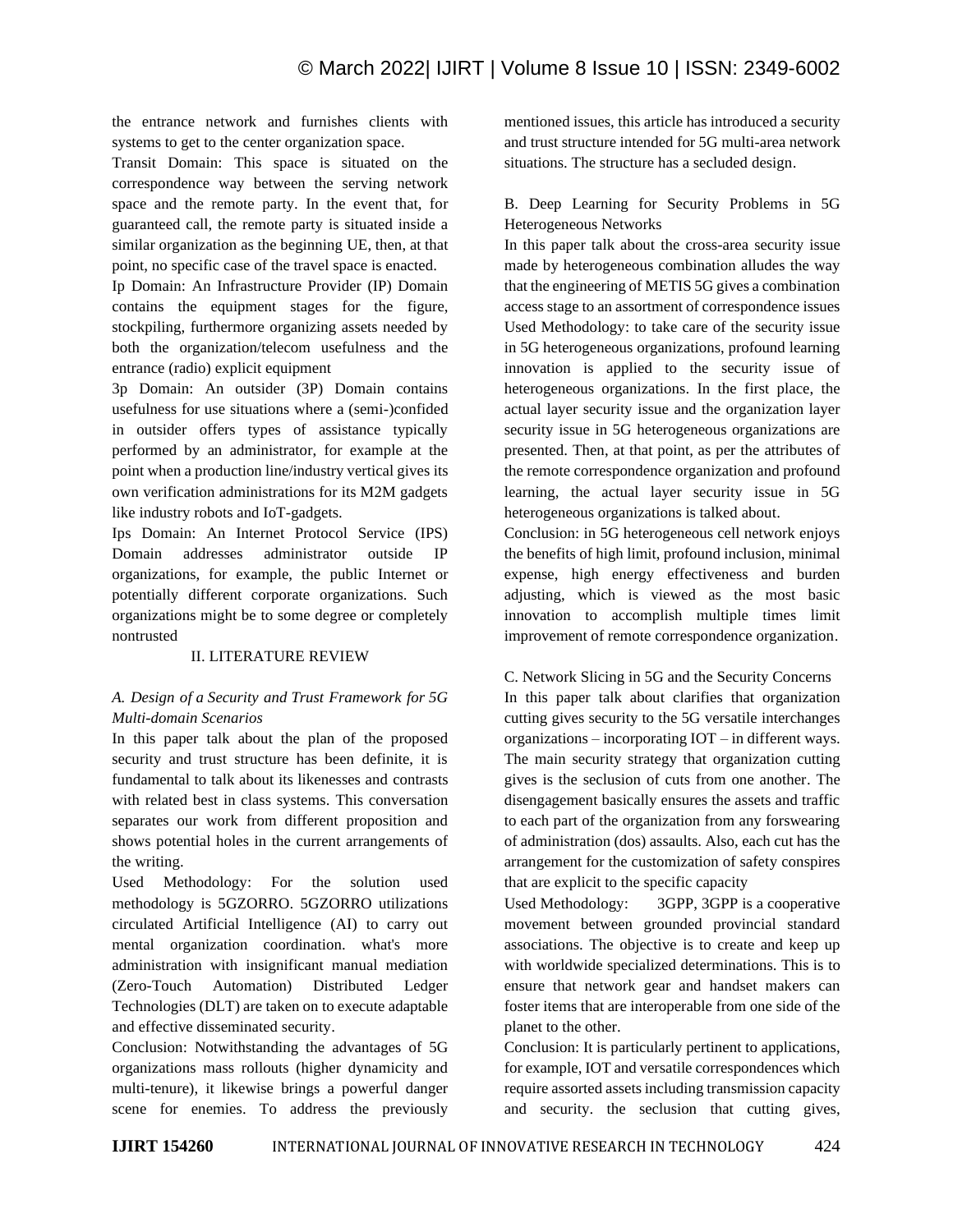combined with cut adaptability, cryptography, validation, and manual cut portion can settle a portion of the security concerns

#### D. 5G Network slicing: A Security overview

In this paper talk about life-cycle security, between cut security, and intra-cut security. Enormous arrangement of 3GPP prerequisites and particulars, TR33.811 [5] and TR33.813 [6] are straightforwardly connected with network cutting security, and TS33.501 indicates the security engineering and systems for 5G

Used Methodology: The used methodology is 3GPP. 3GPP is a cooperative action between grounded provincial standard associations. The objective is to create and keep up with worldwide specialized determinations. This is to ensure that network gear and handset makers can foster items that are interoperable everywhere.

Conclusion: Among these, we notice start to finish security, computerized protection systems (utilizing man-made brainpower), thorough execution and estimation of separation, and thorough security models (for network cutting overall or dynamic organization cutting specifically). We expect still an impressive time until test investigation of organization cut security can be directed (at large scale) to approve hypothetical outcomes

E. A Literature Review of Network Function Virtualization (NFV) in 5G Networks.

In this paper talk about the structural system of NFV. The NFV framework is normally a decentralized cloud foundation in which servers are conveyed over different areas. ETSI characterizes network capacities, including VNF.

Used Methodology: NFV will empower network cutting — a virtual organization design viewpoint that permits various virtual organizations to be made on a common actual framework. Virtual organizations can then be redone to address the issues of utilizations, administrations, gadgets, clients or administrators.

Conclusion: It presented a comparative study of existing works with respect to their objectives, enabling technologies, findings, and future directions. It gave the significant holes winning in artistic investigations for taking pertinent choices and planning better plans by tending to the specialized

holes and difficulties for supporting further applications in 5G frameworks.

#### F. 5G Cloud Network Resource Slicing

In this paper talk about network slicing. analyzed that organization cutting is connected with fifth Generation (5G) versatile correspondence networks that make and keeps a free coherent organization on a typical actual stage. In the organization cutting framework, each organization functions as an exceptional server by keeping up with Quality of Service (QoS) prerequisites. It is upheld by cutting edge innovations and applications, for example, network work virtualization (NFV) and programming characterized networks (SDN) that increment its probability to extraordinary statures. (25) analyzed the hereditary calculation strategy application for the 5G organization cutting reason.

USED Methodology: Genetic Algorithm (GA), Hereditary Algorithm (GA) is a pursuit put together improvement method based with respect to the standards of Genetics and Natural Selection. It is much of the time used to observe ideal or close ideal answers for troublesome issues which in any case would take a lifetime to tackle. It is habitually used to tackle enhancement issues, in research, and in AI.

Conclusion: The concentrate likewise gives a total foundation of the review including extension and issue definition and reason with the goal that this review is helpful to give a total outline of 5G Network cutting and organization work virtualization.

G.A Review Of 5G Technology: Architecture, Security and wide Applications.

In this paper talk about mathematical change of the calculation boundaries of the recieving wires, to get a multiband reaction with a reasonable addition and to acquire the recurrence tuning of the full groups.

Used Methodology: The used technology is MIMO. Numerous information/different out (MIMO) innovation is a set up remote interchanges strategy for conveying and getting various information messages all the while over a similar radio channel. ... Gigantic MIMO utilizes a lot more send and get receiving wires to build transmission gain and otherworldly proficiency.

Conclusion: successful to serve gigantic measure of radio range, from an essential sensor to a perplexing self-driving vehicle, from inserted sensors in a wide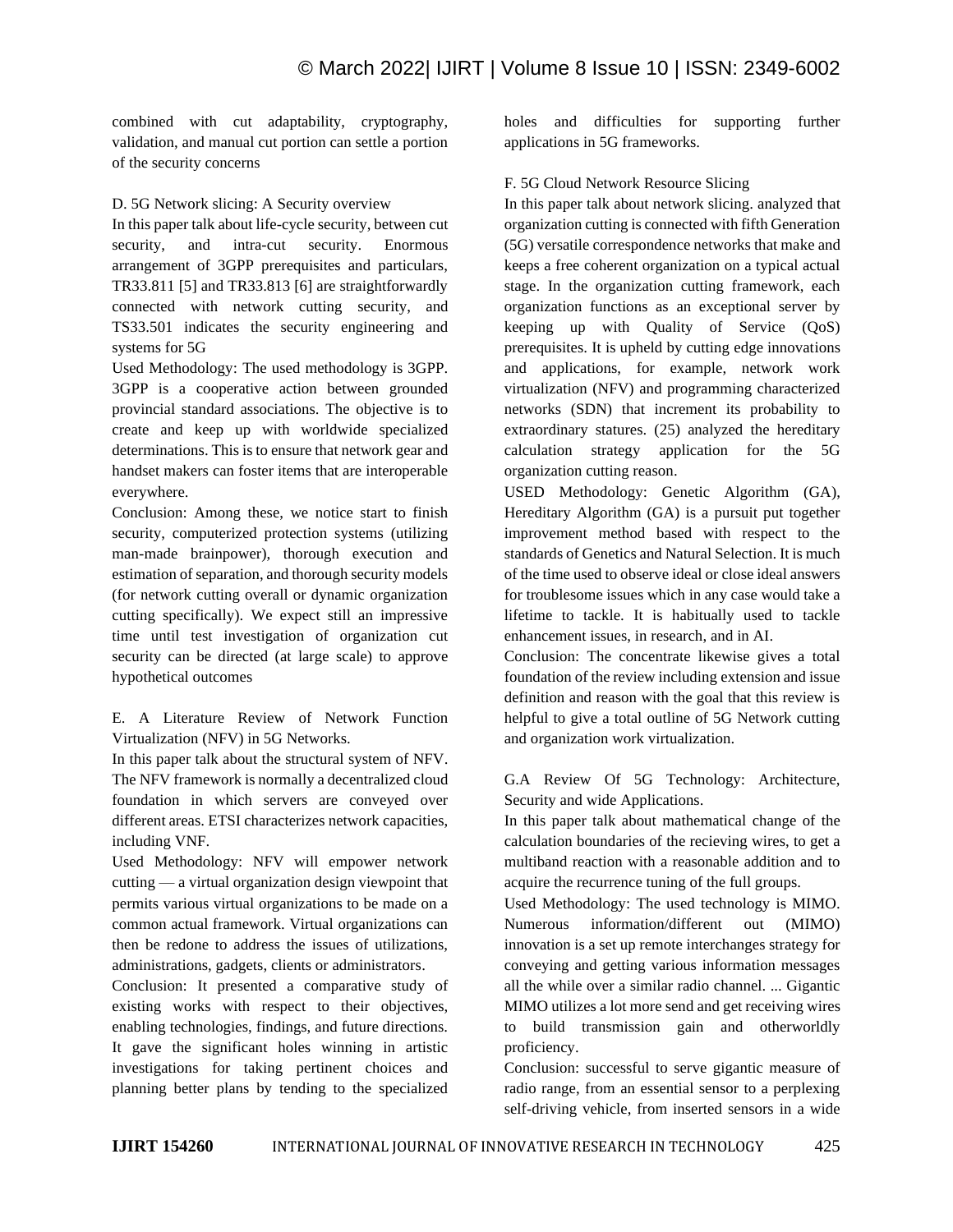range of equipment to mechanized vehicles, from airplane to savvy organizations and towns. wide employments of 5G innovation in our lives.

### H. Analysis on 5G Security Issues

In this paper talk about privacy Protection: Due to wide scope of utilizations a need to offer separated QoS (Quality of administration) is vital. There ought to be some strategy or capacity with in the organizations which might have to detect the kind of administration being utilized by the client, so it could offer better protection.

Used Methodology: The used technology is 3GPP and IETF. The third Generation Partnership Project (3GPP) is an umbrella term for various norms associations which foster conventions for versatile media communications. Its most popular work is the turn of events and upkeep of.

It is helpful to see how 5G influences Internet innovation. IETF work has been and will be impacted by 5G. In the first place, the IETF deals with a significant number of the overall offices that advanced organized frameworks, for example, 5G depend on Conclusion: for improved and secure correspondence develops in future.

I.Proposing A Data Privacy Aware Protocol for Roadside Accident Video Reporting Service Using 5G In Vehicular Cloud Networks Environment.

In this paper talk about Data privacy. Information security is an extensive worry that ought to be addressed in 5G empowered vehicular organization to support its reception. The delicate information from various applications, for example, continuous video administration that are sent over various elements of 5G empowered vehicular organization (like little cells, base stations, vehicles, or put away in the cloud) ought to along these lines be ensured

Used Methodology: The used methodology is VNC. VNC represents Virtual Network Computing. It is a cross-stage screen sharing framework that was made to remotely control another PC.

Conclusion: better information rate. Side of the road mishap live video detailing administrations could turn into a reality by utilizing on the 5G empowered VCNs for sending mishap happening recordings to the applicable experts on continuous premise. The private/touchy information/data gathered by the implicit camera sensors in vehicles can be kept from

being uncovered to enemies by the proposed 3-way handshake convention. Moreover, the proposed convention is to give information protection, upgraded information protection from potential assaults and to further develop information the executives and calculation effectiveness at all channels.

J. Non-Orthogonal Multiple Access for 5G: Solutions, Challenges, Opportunities, and Future Research Trends.

In this paper talk about for capacity improvement and massive connections. For instance, when the quantity of clients is little and the close far impact isn't critical, for example, on account of little cells, OMA would be a superior decision. In this sense, both OMA and NOMA will coincide in 5G to satisfy assorted necessities of various administrations and applications.

Used Methodology: The used methodology is NOMA concept. NOMA was proposed as an up-and-comer radio access innovation for 5G cell frameworks .Viable execution of NOMA in cell networks requires high computational ability to carry out ongoing power designation and progressive obstruction undoing calculations. By 2020, the time that 5G organizations are designated to be conveyed, the computational limit of the two handsets and passages is relied upon to sufficiently high to run NOMA calculations.

Conclusion: the requests of unearthly proficiency and huge network for 5G can be to some extent satisfied by NOMA.

# III. CONCLUSION

This audit paper gives data around 5G innovation and its security engineering space that is utilized for further developing the 5G design safer and powerful. The above-recorded papers portray the various methods for making a protected, successful, and administration based security engineering.

Along these lines, we make a free from any danger 5G security design for player remote correspondence. Security design gives us more protection, secure our data, preferred network over the other age.

# IV. ACKNOWLEDGMENT

The creators might want to recognize the exhortation of the teachers and the individuals who recently worked around here. The creators might likewise want